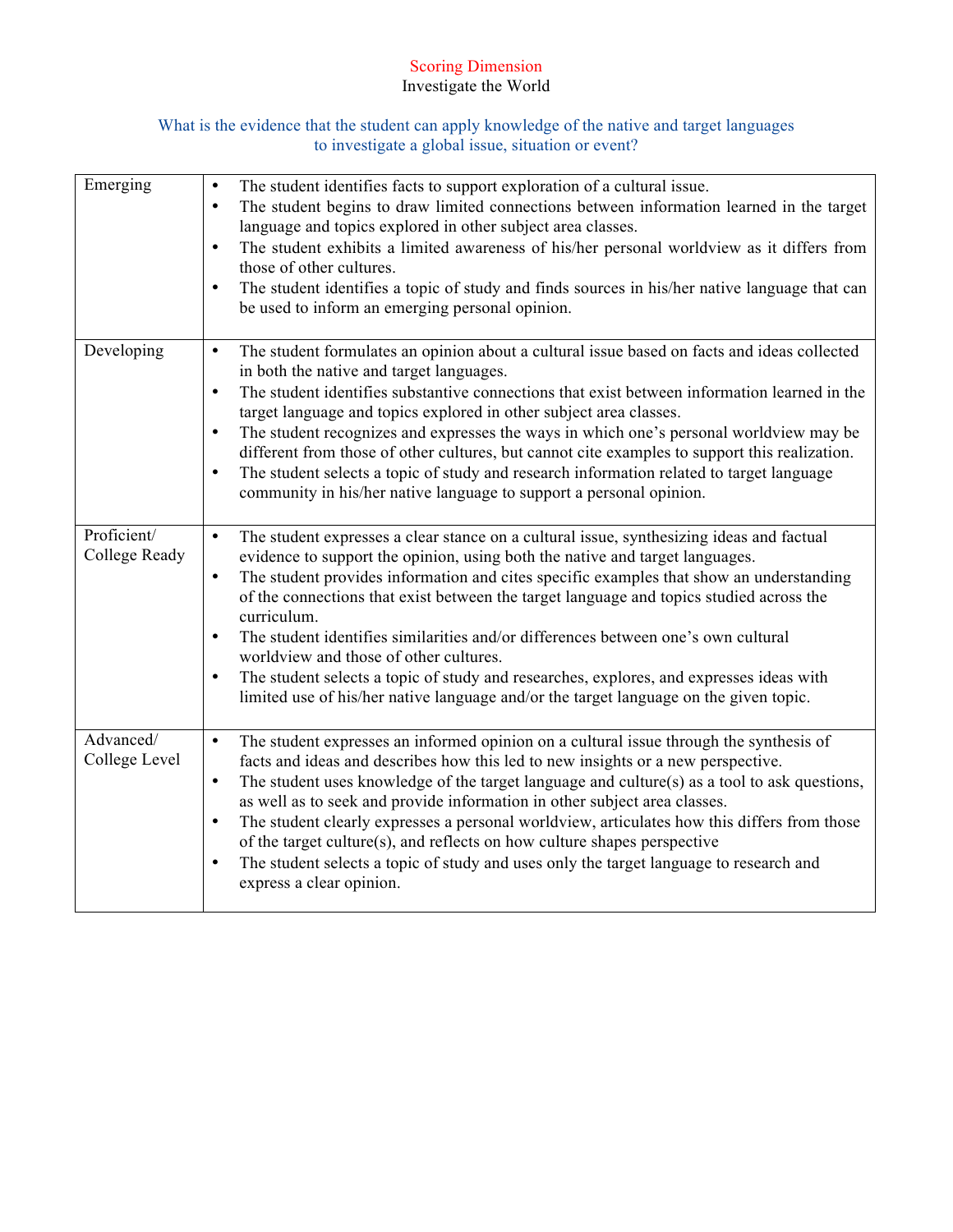# Scoring Dimension Recognize Perspectives

### What is the evidence that a student can understand cultural and linguistic diversity and nuance both within and across culture(s)?

| Emerging                     | The student expresses opinions about cultural differences and similarities, but has<br>$\bullet$<br>difficulty citing evidence to support generalities about other culture(s).<br>The student does not exhibit cultural sensitivity or knowledge of other culture(s) when<br>$\bullet$<br>communicating in verbal and non-verbal ways.<br>The student expresses interest in the diversity of the target culture(s), but is not able to<br>$\bullet$<br>identify regional/ national differences.<br>The student demonstrates limited understanding that language differs in structure,<br>$\bullet$<br>conventions and meaning across cultures and relies heavily on direct translation for<br>communication.                                                                                                                     |
|------------------------------|----------------------------------------------------------------------------------------------------------------------------------------------------------------------------------------------------------------------------------------------------------------------------------------------------------------------------------------------------------------------------------------------------------------------------------------------------------------------------------------------------------------------------------------------------------------------------------------------------------------------------------------------------------------------------------------------------------------------------------------------------------------------------------------------------------------------------------|
| Developing                   | The student recognizes similarities and differences between the products and practices of<br>$\bullet$<br>the target culture(s), American culture, and/or the student's home culture with some<br>examples as evidence.<br>The student attempts to exhibit sensitivity to diversity but has difficulty transferring this<br>٠<br>knowledge in culturally-appropriate ways through verbal and non-verbal communication.<br>The student identifies simple cultural and linguistic differences between regions/countries.<br>$\bullet$<br>The student demonstrates a basic understanding that one's native language may differ in<br>$\bullet$<br>structure, conventions and meaning from the target language, and that direct translation<br>limits effective communication.                                                       |
| Proficient/<br>College Ready | The student correctly describes similarities and differences between target culture(s),<br>$\bullet$<br>American culture, and/or home culture, citing practices, perspectives, and/or products as<br>evidence.<br>The student exhibits sensitivity to difference and effectively uses knowledge of target<br>$\bullet$<br>culture(s) to communicate appropriately in verbal and non-verbal ways.<br>The student describes cultural and linguistic differences between regions/countries citing<br>$\bullet$<br>practices, perspectives, and/or products as evidence.<br>The student identifies differences between the target language and one's own language and<br>$\bullet$<br>how these differences impact effective and accurate communication.                                                                             |
| Advanced/<br>College Level   | The student reflects on new insights or attitudes gained about American culture and/or<br>$\bullet$<br>home culture based on comparisons with target culture(s), citing practices, perspectives,<br>and/or products as evidence.<br>The student adapts easily to new contexts, internalizing cultural information and<br>$\bullet$<br>integrating knowledge into verbal and nonverbal communication with little effort.<br>The student exhibits a deep understanding of how culture and language vary globally and<br>$\bullet$<br>how these differences shape cultural identity.<br>The student identifies features of language particular to a certain culture(s), compares and<br>$\bullet$<br>contrasts the target language to his/her own, and applies this understanding to written and<br>verbal communication with ease. |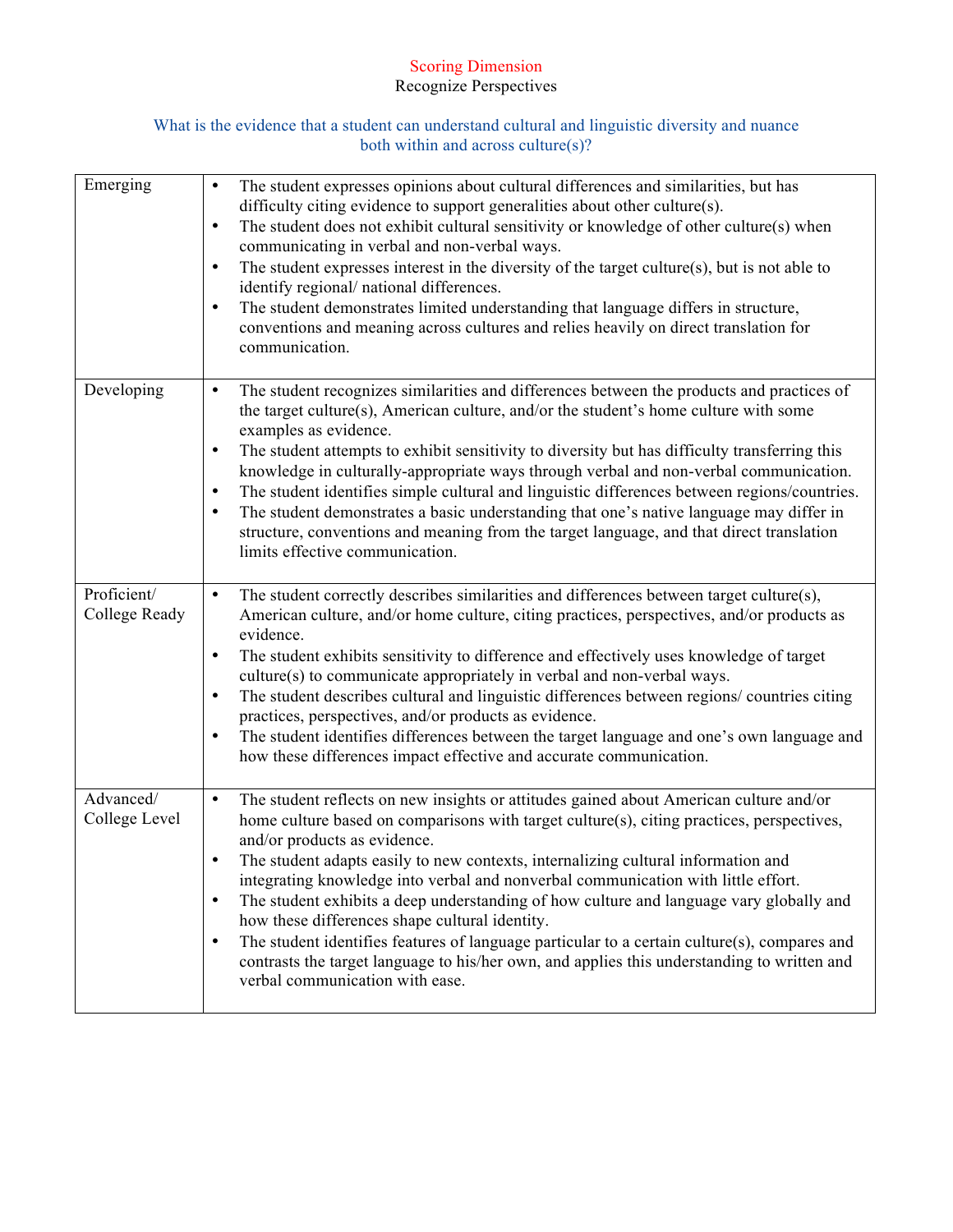## Scoring Dimension Communicate Ideas

# What is the evidence that a student can interact and share his/her thinking effectively in the target language in a culturally-appropriate way?

| Emerging                     | The student struggles to respond or react appropriately to basic written and/or spoken<br>$\bullet$<br>information, relying heavily on external support.<br>The student exhibits errors in grammar and/or syntax that inhibit comprehension by a<br>$\bullet$<br>fluent speaker of the target language.<br>The student demonstrates a basic understanding of the target culture(s) and/ or culturally-<br>$\bullet$<br>appropriate strategies of communication.<br>The student primarily uses his/her native language and/or technology to access, interpret,<br>٠<br>and/or present ideas and information.<br>The student has difficulty replicating language structures and conventions, and relies<br>$\bullet$<br>almost exclusively on models and/or direct translation.                                                                                                                                                                                                                                                                                                                             |
|------------------------------|-----------------------------------------------------------------------------------------------------------------------------------------------------------------------------------------------------------------------------------------------------------------------------------------------------------------------------------------------------------------------------------------------------------------------------------------------------------------------------------------------------------------------------------------------------------------------------------------------------------------------------------------------------------------------------------------------------------------------------------------------------------------------------------------------------------------------------------------------------------------------------------------------------------------------------------------------------------------------------------------------------------------------------------------------------------------------------------------------------------|
| Developing                   | The student responds or reacts appropriately to basic written and/or spoken information,<br>$\bullet$<br>including verbal and non-verbal communication.<br>The student expresses basic information about himself/herself, asks for and provides<br>$\bullet$<br>information, and attempts to express feelings and opinions in the target language with<br>some errors.<br>The student exhibits sensitivity to the target culture(s) and how culturally-appropriate<br>$\bullet$<br>strategies for communication are used in context.<br>The student uses language (native language and the target language) and/or technology to<br>$\bullet$<br>access, interpret, and/or present ideas and information with some reliance on linguistic<br>supports and guidance.<br>The student identifies language structures and conventions, and can replicate them in<br>$\bullet$<br>guided situations with the use of models and/or direct translation.                                                                                                                                                          |
| Proficient/<br>College Ready | The student responds or reacts appropriately and analyzes written and/or spoken<br>$\bullet$<br>information, including verbal and non-verbal communication.<br>The student expresses feelings and opinions, as well as asks for and provides information,<br>$\bullet$<br>with ease and free from grammatical or syntactical errors that interfere with<br>comprehensibility.<br>The student analyzes and presents information in ways that are sensitive to other cultures<br>$\bullet$<br>and perspectives.<br>The student effectively uses the target language and/or technology to access, interpret,<br>٠<br>and/or present ideas and information independently, in most cases.<br>The student identifies language structures and conventions, and can replicate them<br>$\bullet$<br>effectively, authentically, and in a culturally-appropriate way without significant errors.                                                                                                                                                                                                                    |
| Advanced/<br>College Level   | The student responds or reacts appropriately and analyzes written and/or spoken<br>$\bullet$<br>information, including verbal and non-verbal communication, with near native fluency and<br>uses new information to inform personal perspectives and/or opinions.<br>The student expresses feelings, opinions, and cultural perspectives with near native fluency<br>$\bullet$<br>and with thoughtful consideration of the target audience.<br>The student analyzes, synthesizes, and presents information in a way that is sensitive to<br>$\bullet$<br>other cultures and that integrates this new information into his/ her own cultural<br>perspective<br>The student relies solely on the target language, authentic sources of information, and/or<br>$\bullet$<br>technology to access, interpret, and present ideas independently and proactively.<br>The student makes meaning from language structures and conventions, and successfully<br>$\bullet$<br>applies vocabulary, grammar, and syntactical structures to novel language situations with<br>ease and in a culturally-appropriate way. |